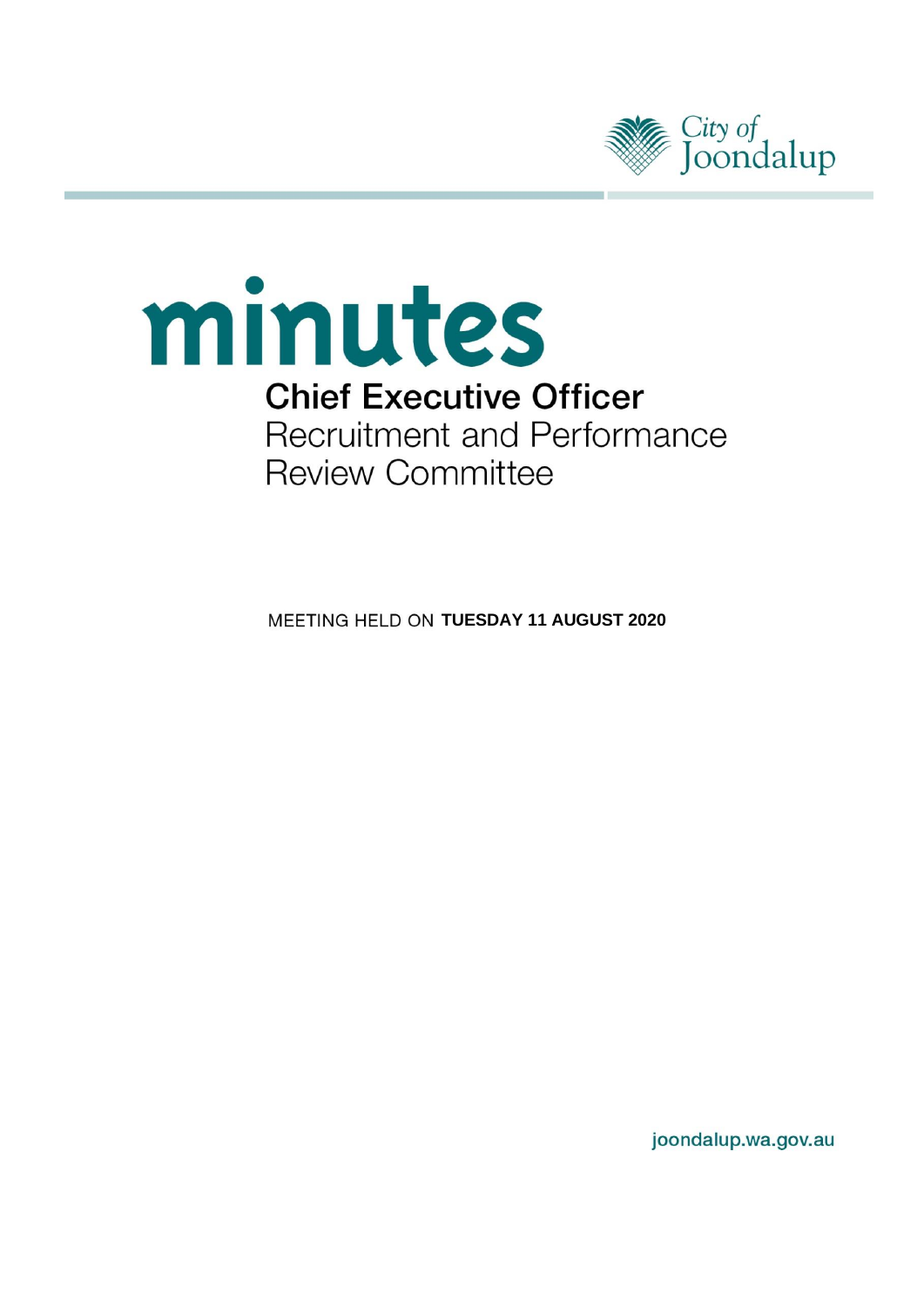# **TABLE OF CONTENTS**

| Item No. | <b>Title</b>                                                                                                    | Page No. |
|----------|-----------------------------------------------------------------------------------------------------------------|----------|
|          | <b>Declaration of Opening</b>                                                                                   | 3        |
|          | <b>Declarations of Interest</b>                                                                                 | 4        |
|          | Apologies / Leave of absence                                                                                    | 5        |
|          | Announcements by the Presiding Member without discussion                                                        | 6        |
|          | Identification of matters for which the meeting may be closed<br>to the public                                  | 6        |
|          | <b>Petitions and deputations</b>                                                                                | 6        |
|          | <b>Reports</b>                                                                                                  | 7        |
| 1        | Confidential - Selection of Preferred Applicants to Interview for<br><b>Position of Chief Executive Officer</b> | 8        |
|          | <b>Closure</b>                                                                                                  | 10       |
|          |                                                                                                                 |          |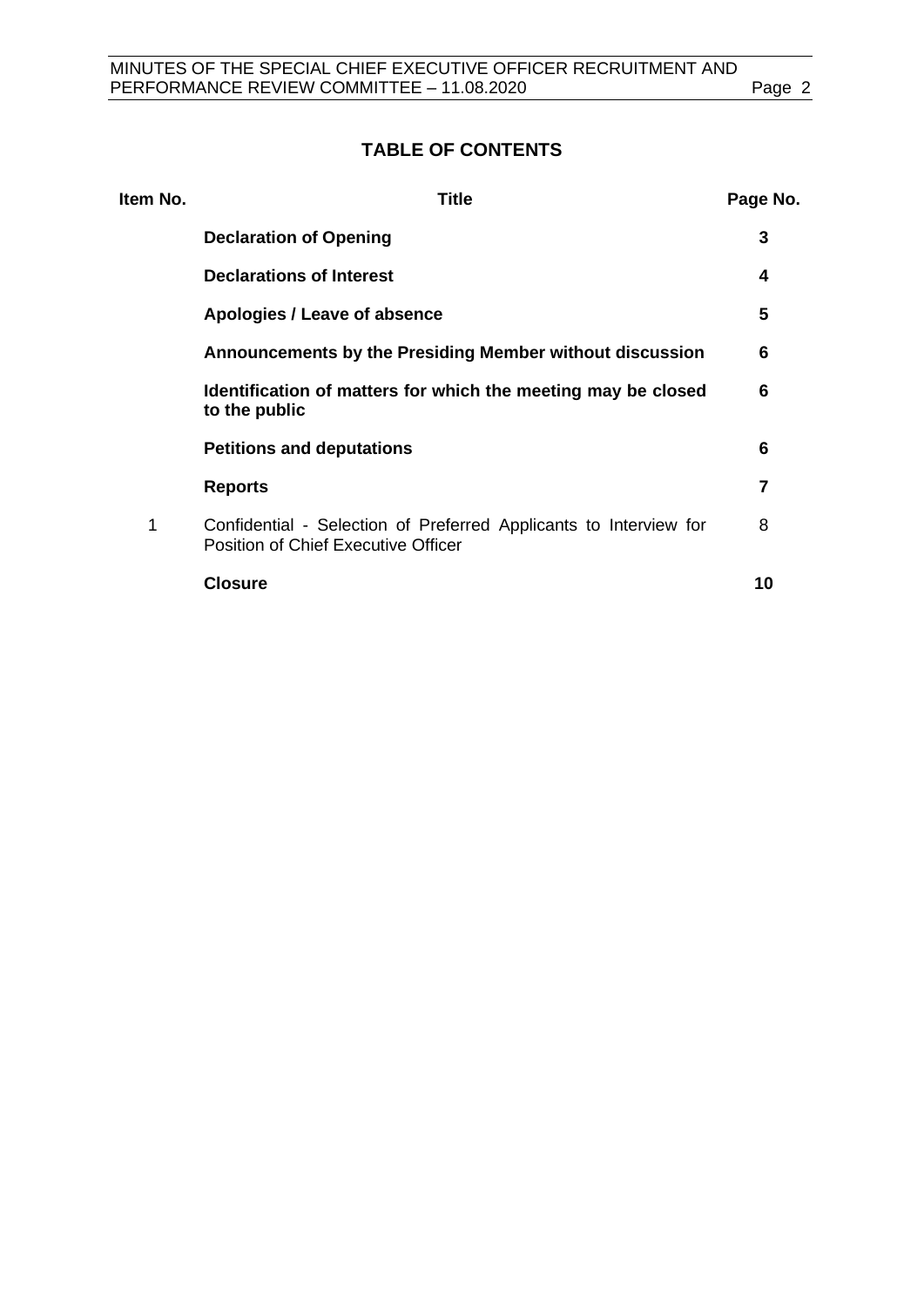# **CITY OF JOONDALUP**

**MINUTES OF THE SPECIAL CHIEF EXECUTIVE OFFICER RECRUITMENT AND PERFORMANCE REVIEW COMMITTEE MEETING HELD IN THE COUNCIL CHAMBER, JOONDALUP CIVIC CENTRE, BOAS AVENUE, JOONDALUP ON TUESDAY 11 AUGUST 2020.** 

## **ATTENDANCE**

#### **Committee Members**

| Cr Russ Fishwick, JP            | <b>Presiding Member</b>        |                              |
|---------------------------------|--------------------------------|------------------------------|
| Mayor Hon. Albert Jacob, JP     | <b>Deputy Presiding Member</b> | absent from 5.28pm to 5.29pm |
| Cr John Chester                 |                                |                              |
| Cr Kerry Hollywood              |                                | from $5.02 \text{pm}$        |
| Cr Tom McLean, JP               | Deputising for Cr Hollywood    | until 5.02pm                 |
| Cr Russell Poliwka              |                                |                              |
| Cr John Raftis                  |                                | from 5.05pm                  |
| Cr Philippa Taylor              |                                |                              |
| <b>Observers</b>                |                                |                              |
| Cr Suzanne Thompson             |                                | from $5.47$ pm               |
| Cr John Logan                   |                                |                              |
| Cr Tom McLean, JP               |                                | from $5.02 \text{pm}$        |
| Cr Christine Hamilton-Prime, JP |                                | from $5.05pm$                |
|                                 |                                |                              |
| <b>Officers</b>                 |                                |                              |
|                                 |                                |                              |

| $\mathbf{A}$       |                                 |             |
|--------------------|---------------------------------|-------------|
| Mr Glenn Heaperman | Manager Human Resource Services |             |
| Mr Brad Sillence   | Manager Governance              |             |
| Mr Garry Hunt      | <b>Chief Executive Officer</b>  | from 5.02pm |

#### **Guests**

Mr Geoff Blades Partner, Lester Blades

# <span id="page-2-0"></span>**DECLARATION OF OPENING**

The Presiding Member declared the meeting open at 5.01pm.

*Cr Hollywood entered the meeting room at 5.02pm.*

*The Chief Executive Officer entered the meeting room at 5.02pm.*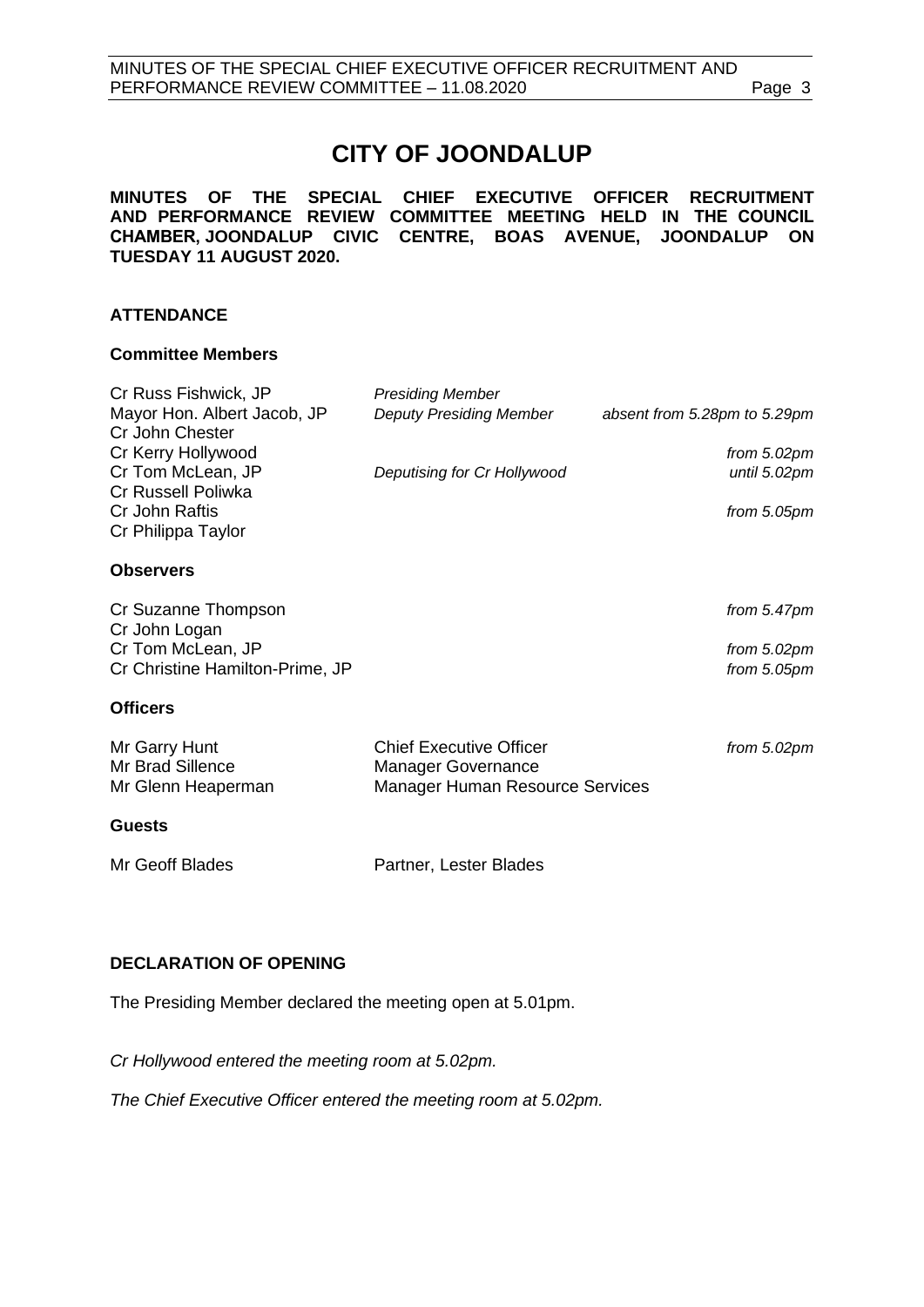## <span id="page-3-0"></span>**DECLARATIONS OF INTEREST**

#### **Disclosures of Financial Interest / Proximity Interest**

Nil.

#### **Disclosures of interest affecting impartiality**

Elected Members (in accordance with Regulation 11 of the *Local Government [Rules of Conduct] Regulations 2007)* and employees (in accordance with the Code of Conduct) are required to declare any interest that may affect their impartiality in considering a matter. This declaration does not restrict any right to participate in or be present during the decision-making process. The Elected Member/employee is also encouraged to disclose the nature of the interest.

| <b>Name/Position</b>      | <b>Cr Russ Fishwick, JP.</b>                                 |
|---------------------------|--------------------------------------------------------------|
| <b>Item No./Subject</b>   | Item 1 - Confidential - Selection of Preferred Applicants to |
|                           | Interview for Position of Chief Executive Officer.           |
| <b>Nature of interest</b> | Interest that may affect impartiality.                       |
| <b>Extent of Interest</b> | Some of the applicants are known to Cr Fishwick.             |

| <b>Name/Position</b>      | Mayor Albert Jacob, JP.                                      |
|---------------------------|--------------------------------------------------------------|
| <b>Item No./Subject</b>   | Item 1 - Confidential - Selection of Preferred Applicants to |
|                           | Interview for Position of Chief Executive Officer.           |
| <b>Nature of interest</b> | Interest that may affect impartiality.                       |
| <b>Extent of Interest</b> | Some of the applicants are known to Mayor Jacob.             |

| <b>Name/Position</b>      | <b>Cr John Chester.</b>                                      |
|---------------------------|--------------------------------------------------------------|
| <b>Item No./Subject</b>   | Item 1 - Confidential - Selection of Preferred Applicants to |
|                           | Interview for Position of Chief Executive Officer.           |
| <b>Nature of interest</b> | Interest that may affect impartiality.                       |
| <b>Extent of Interest</b> | Some of the applicants are known to Cr Chester.              |

| <b>Name/Position</b>      | Cr John Logan.                                               |
|---------------------------|--------------------------------------------------------------|
| <b>Item No./Subject</b>   | Item 1 - Confidential - Selection of Preferred Applicants to |
|                           | Interview for Position of Chief Executive Officer.           |
| <b>Nature of interest</b> | Interest that may affect impartiality.                       |
| <b>Extent of Interest</b> | Some of the applicants are known to Cr Logan.                |

| <b>Name/Position</b>      | Cr Philippa Taylor.                                                                                                |
|---------------------------|--------------------------------------------------------------------------------------------------------------------|
| <b>Item No./Subject</b>   | Item 1 - Confidential - Selection of Preferred Applicants to<br>Interview for Position of Chief Executive Officer. |
| <b>Nature of interest</b> | Interest that may affect impartiality.                                                                             |
| <b>Extent of Interest</b> | Some of the applicants are known to Cr Taylor.                                                                     |

| <b>Name/Position</b>      | <b>Cr Kerry Hollywood.</b>                                   |
|---------------------------|--------------------------------------------------------------|
| <b>Item No./Subject</b>   | Item 1 - Confidential - Selection of Preferred Applicants to |
|                           | Interview for Position of Chief Executive Officer.           |
| <b>Nature of interest</b> | Interest that may affect impartiality.                       |
| <b>Extent of Interest</b> | Some of the applicants are known to Cr Hollywood.            |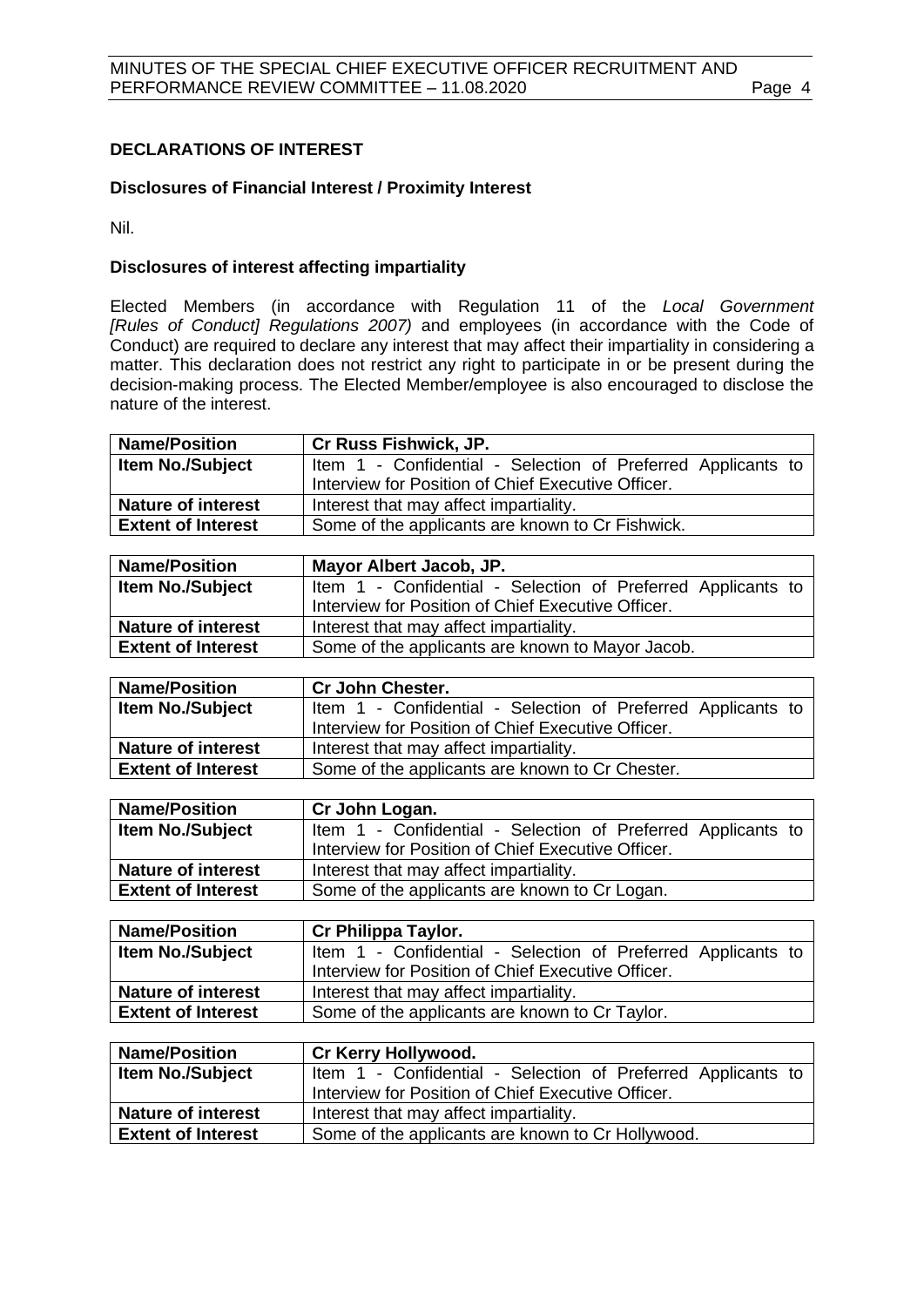## MINUTES OF THE SPECIAL CHIEF EXECUTIVE OFFICER RECRUITMENT AND PERFORMANCE REVIEW COMMITTEE - 11.08.2020 Page 5

| <b>Name/Position</b>      | Cr Russell Poliwka.                                                  |
|---------------------------|----------------------------------------------------------------------|
| Item No./Subject          | Item 1 - Confidential - Selection of Preferred Applicants to         |
|                           | Interview for Position of Chief Executive Officer.                   |
| <b>Nature of interest</b> | Interest that may affect impartiality.                               |
| <b>Extent of Interest</b> | One of the applicants is known to Cr Poliwka.                        |
|                           |                                                                      |
| <b>Name/Position</b>      | Cr John Raftis.                                                      |
| <b>Item No./Subject</b>   | Item 1 - Confidential - Selection of Preferred Applicants to         |
|                           | Interview for Position of Chief Executive Officer.                   |
| <b>Nature of interest</b> | Interest that may affect impartiality.                               |
| <b>Extent of Interest</b> | One of the applicants is known to Cr Raftis.                         |
|                           |                                                                      |
| <b>Name/Position</b>      | Cr Tom McLean, JP.                                                   |
| <b>Item No./Subject</b>   | Item 1 - Confidential - Selection of Preferred Applicants to         |
|                           | Interview for Position of Chief Executive Officer.                   |
| <b>Nature of interest</b> | Interest that may affect impartiality.                               |
| <b>Extent of Interest</b> | Some of the applicants are known to Cr McLean.                       |
|                           |                                                                      |
| <b>Name/Position</b>      | Cr Christine Hamilton-Prime, JP.                                     |
| <b>Item No./Subject</b>   | Item 1 - Confidential - Selection of Preferred Applicants to         |
|                           | Interview for Position of Chief Executive Officer.                   |
| <b>Nature of interest</b> | Interest that may affect impartiality.                               |
| <b>Extent of Interest</b> | Some of the applicants are known to Cr Hamilton-Prime.               |
|                           |                                                                      |
| <b>Name/Position</b>      | Cr Suzanne Thompson.                                                 |
| <b>Item No./Subject</b>   | Item 1 - Confidential - Selection of Preferred Applicants to         |
|                           | Interview for Position of Chief Executive Officer.                   |
| <b>Nature of interest</b> | Interest that may affect impartiality.                               |
| <b>Extent of Interest</b> | One of the applicants is known to Cr Thompson.                       |
|                           |                                                                      |
| <b>Name/Position</b>      | Mr Garry Hunt, Chief Executive Officer.                              |
| <b>Item No./Subject</b>   | Item 1 - Confidential - Selection of Preferred Applicants to         |
|                           | Interview for Position of Chief Executive Officer.                   |
| <b>Nature of interest</b> | Interest that may affect impartiality.                               |
| <b>Extent of Interest</b> | Mr Hunt is the current Chief Executive Officer. His contract expires |
|                           | on 18 December 2020. Mr Hunt will not be an applicant.               |
|                           |                                                                      |
| <b>Name/Position</b>      | Mr Garry Hunt, Chief Executive Officer.                              |
| <b>Item No./Subject</b>   | Item 1 - Confidential - Selection of Preferred Applicants to         |
|                           | Interview for Position of Chief Executive Officer.                   |
| <b>Nature of interest</b> | Interest that may affect impartiality.                               |
| <b>Extent of Interest</b> | Some of the applicants are known to Mr Hunt.                         |

#### <span id="page-4-0"></span>**APOLOGIES / LEAVE OF ABSENCE**

#### **Leave of Absence previously approved**

| Cr John Logan      |  |
|--------------------|--|
| Cr Russell Poliwka |  |

23 to 30 August 2020 inclusive; 2 to 12 September 2020 inclusive.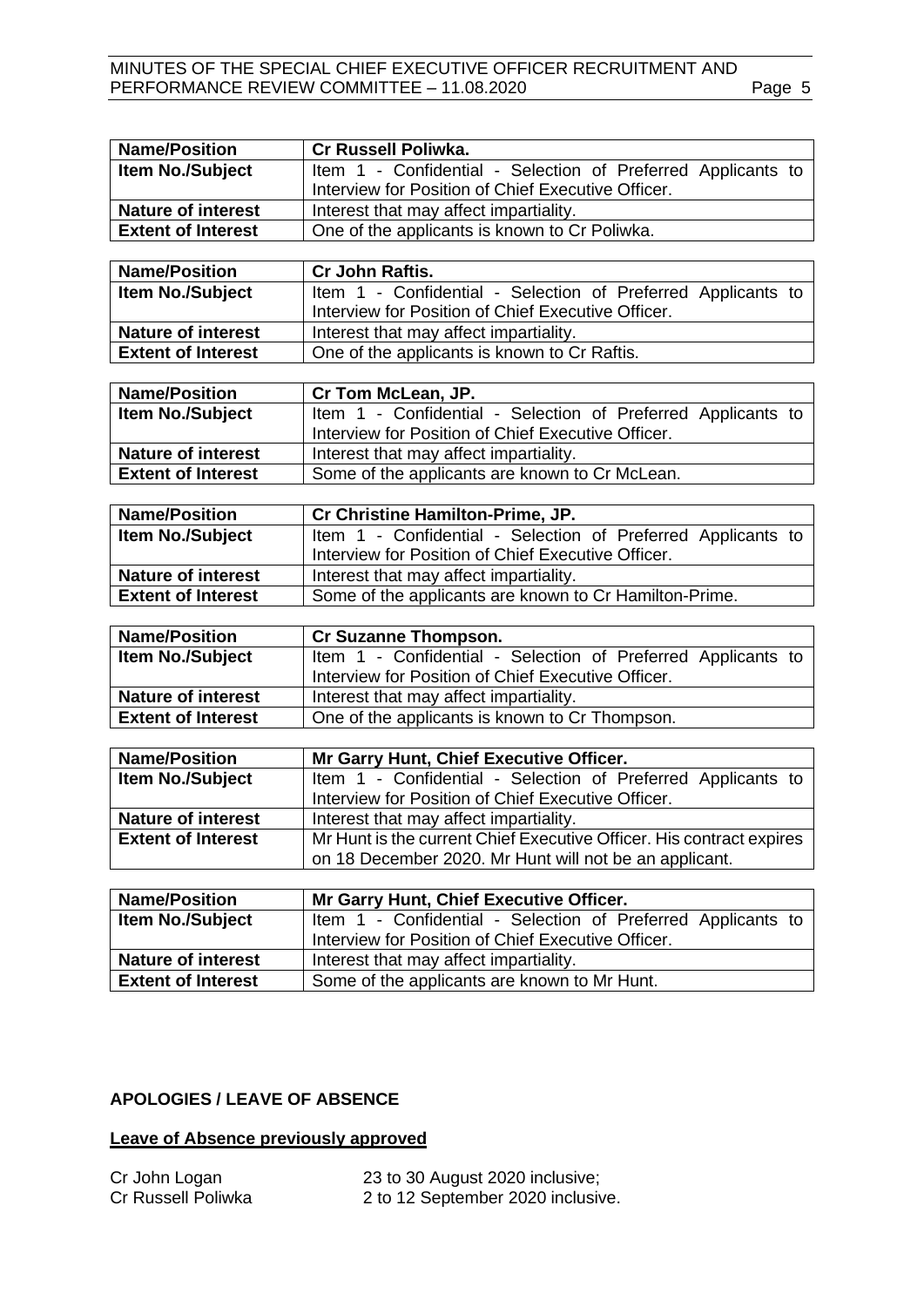# <span id="page-5-0"></span>**ANNOUNCEMENTS BY THE PRESIDING MEMBER WITHOUT DISCUSSION**

Nil.

*Cr Raftis entered the meeting room at 5.05pm.*

*Cr Hamilton-Prime entered the meeting room at 5.05pm.*

## <span id="page-5-1"></span>**IDENTIFICATION OF MATTERS FOR WHICH THE MEETING MAY BE CLOSED TO THE PUBLIC**

In accordance with Clause 5.2 of the City's *Meeting Procedures Local Law 2013*, this meeting was not open to the public.

## <span id="page-5-2"></span>**PETITIONS AND DEPUTATIONS**

Nil.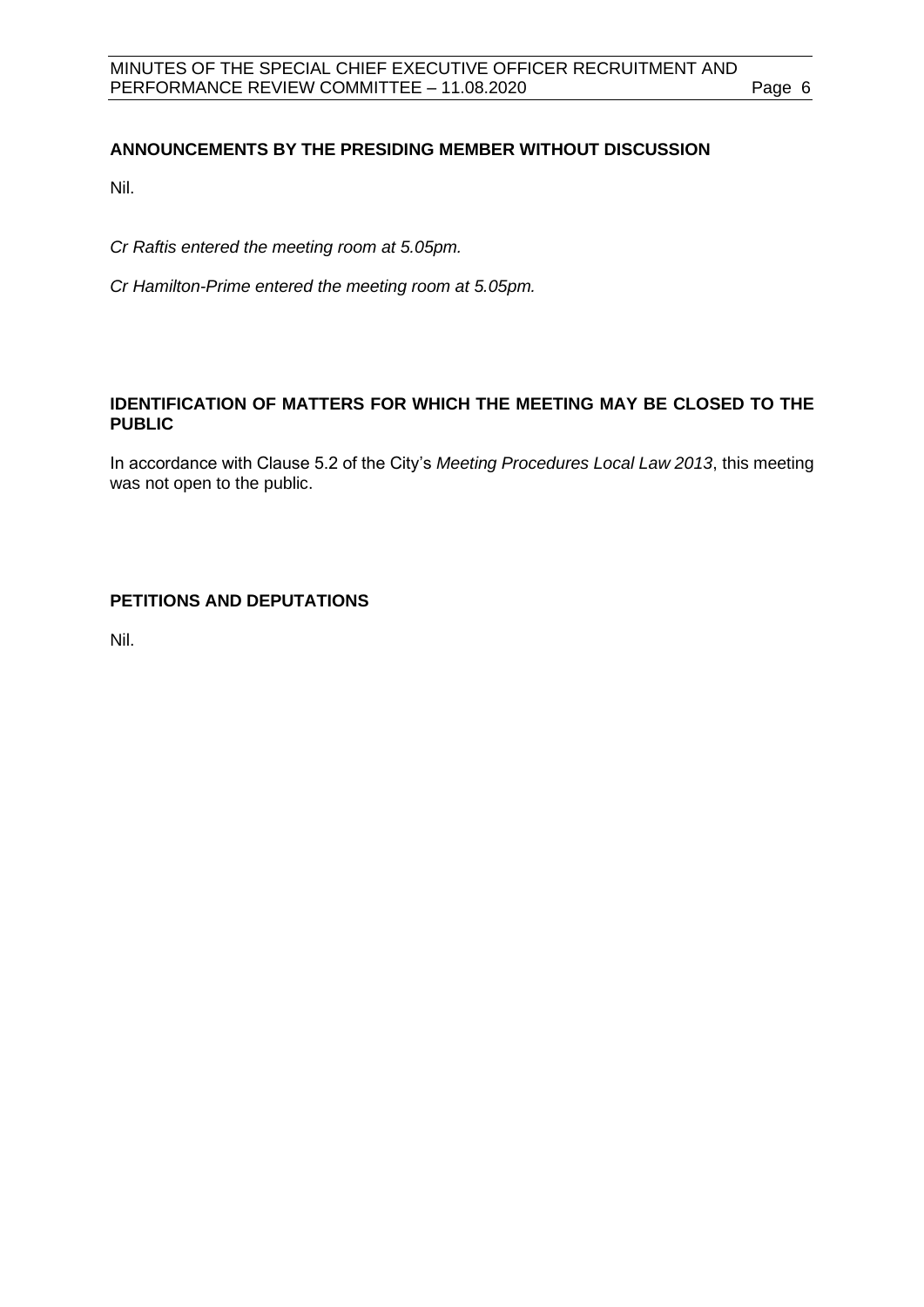# <span id="page-6-0"></span>**REPORTS**

# **Disclosures of interest affecting impartiality**

| <b>Name/Position</b>                                   | Cr Russ Fishwick, JP.                                                                                              |
|--------------------------------------------------------|--------------------------------------------------------------------------------------------------------------------|
| Item No./Subject                                       | Item 1 - Confidential - Selection of Preferred Applicants to                                                       |
|                                                        | Interview for Position of Chief Executive Officer.                                                                 |
| <b>Nature of interest</b>                              | Interest that may affect impartiality.                                                                             |
| <b>Extent of Interest</b>                              | Some of the applicants are known to Cr Fishwick.                                                                   |
|                                                        |                                                                                                                    |
| <b>Name/Position</b>                                   | Mayor Albert Jacob, JP.                                                                                            |
| Item No./Subject                                       | Item 1 - Confidential - Selection of Preferred Applicants to                                                       |
|                                                        | Interview for Position of Chief Executive Officer.                                                                 |
| <b>Nature of interest</b>                              | Interest that may affect impartiality.                                                                             |
| <b>Extent of Interest</b>                              | Some of the applicants are known to Mayor Jacob.                                                                   |
|                                                        |                                                                                                                    |
| <b>Name/Position</b>                                   | Cr John Chester.                                                                                                   |
| Item No./Subject                                       | Item 1 - Confidential - Selection of Preferred Applicants to<br>Interview for Position of Chief Executive Officer. |
| <b>Nature of interest</b>                              | Interest that may affect impartiality.                                                                             |
| <b>Extent of Interest</b>                              | Some of the applicants are known to Cr Chester.                                                                    |
|                                                        |                                                                                                                    |
| <b>Name/Position</b>                                   | Cr John Logan.                                                                                                     |
| <b>Item No./Subject</b>                                | Item 1 - Confidential - Selection of Preferred Applicants to                                                       |
|                                                        | Interview for Position of Chief Executive Officer.                                                                 |
| <b>Nature of interest</b>                              | Interest that may affect impartiality.                                                                             |
| <b>Extent of Interest</b>                              | Some of the applicants are known to Cr Logan.                                                                      |
|                                                        |                                                                                                                    |
| <b>Name/Position</b>                                   | Cr Philippa Taylor.                                                                                                |
| Item No./Subject                                       | Item 1 - Confidential - Selection of Preferred Applicants to                                                       |
|                                                        | Interview for Position of Chief Executive Officer.                                                                 |
| <b>Nature of interest</b>                              | Interest that may affect impartiality.                                                                             |
| <b>Extent of Interest</b>                              | Some of the applicants are known to Cr Taylor.                                                                     |
|                                                        |                                                                                                                    |
| <b>Name/Position</b>                                   | Cr Kerry Hollywood.                                                                                                |
| Item No./Subject                                       | Item 1 - Confidential - Selection of Preferred Applicants to                                                       |
|                                                        | Interview for Position of Chief Executive Officer.                                                                 |
| <b>Nature of interest</b><br><b>Extent of Interest</b> | Interest that may affect impartiality.                                                                             |
|                                                        | Some of the applicants are known to Cr Hollywood.                                                                  |
| <b>Name/Position</b>                                   | Cr Russell Poliwka.                                                                                                |
| Item No./Subject                                       | Item 1 - Confidential - Selection of Preferred Applicants to                                                       |
|                                                        | Interview for Position of Chief Executive Officer.                                                                 |
| <b>Nature of interest</b>                              | Interest that may affect impartiality.                                                                             |
| <b>Extent of Interest</b>                              | One of the applicants is known to Cr Poliwka.                                                                      |
|                                                        |                                                                                                                    |
| <b>Name/Position</b>                                   | Cr John Raftis.                                                                                                    |
| Item No./Subject                                       | Item 1 - Confidential - Selection of Preferred Applicants to                                                       |
|                                                        | Interview for Position of Chief Executive Officer.                                                                 |
|                                                        |                                                                                                                    |
| <b>Nature of interest</b>                              | Interest that may affect impartiality.<br>One of the applicants is known to Cr Raftis.                             |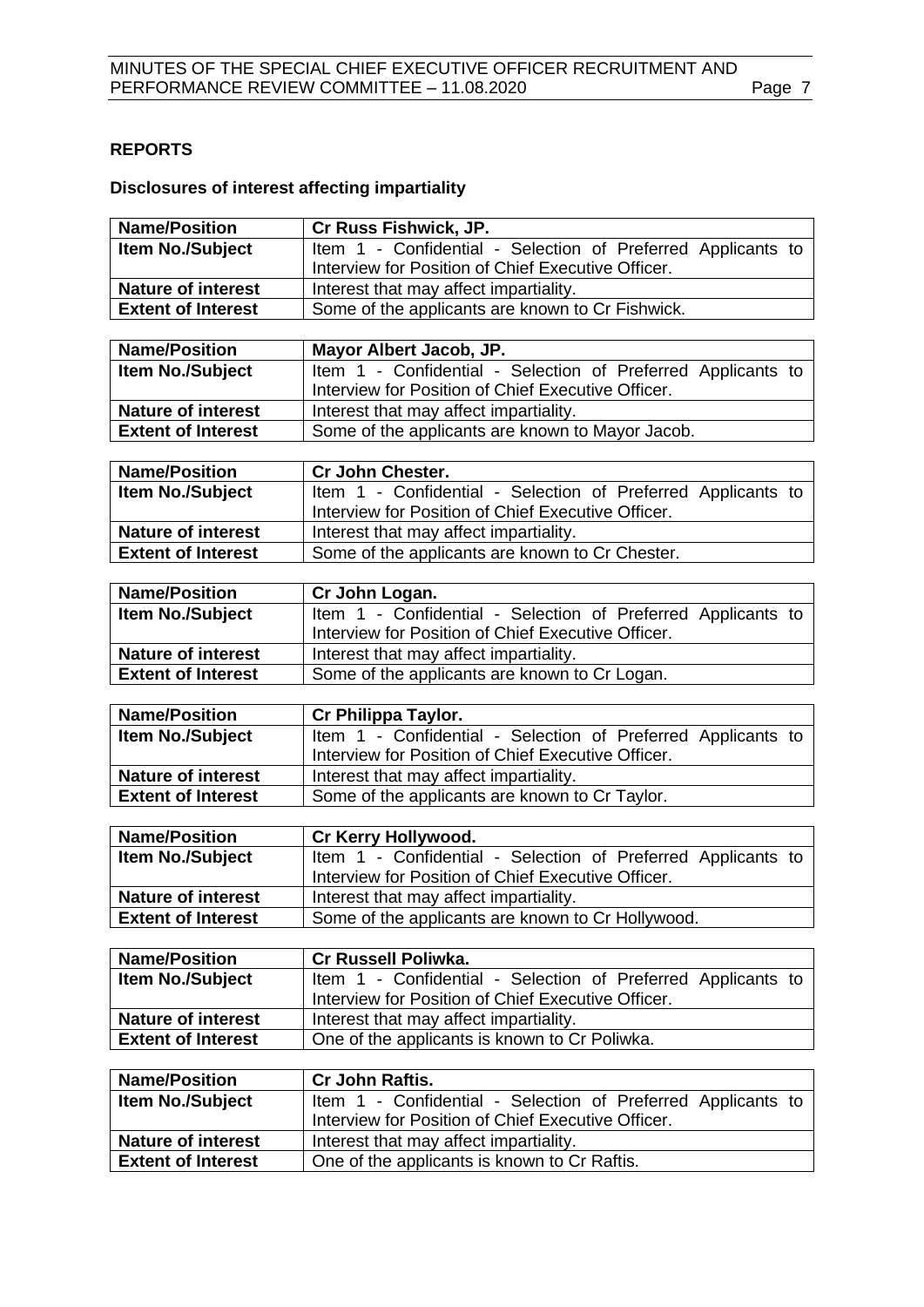# MINUTES OF THE SPECIAL CHIEF EXECUTIVE OFFICER RECRUITMENT AND<br>PERFORMANCE REVIEW COMMITTEE – 11.08.2020 PERFORMANCE REVIEW COMMITTEE - 11.08.2020

| <b>Name/Position</b>      | Cr Tom McLean, JP.                                                   |  |  |
|---------------------------|----------------------------------------------------------------------|--|--|
| <b>Item No./Subject</b>   | Item 1 - Confidential - Selection of Preferred Applicants to         |  |  |
|                           | Interview for Position of Chief Executive Officer.                   |  |  |
| <b>Nature of interest</b> | Interest that may affect impartiality.                               |  |  |
| <b>Extent of Interest</b> | Some of the applicants are known to Cr McLean.                       |  |  |
|                           |                                                                      |  |  |
| <b>Name/Position</b>      | Cr Christine Hamilton-Prime, JP.                                     |  |  |
| Item No./Subject          | Item 1 - Confidential - Selection of Preferred Applicants to         |  |  |
|                           | Interview for Position of Chief Executive Officer.                   |  |  |
| <b>Nature of interest</b> | Interest that may affect impartiality.                               |  |  |
| <b>Extent of Interest</b> | Some of the applicants are known to Cr Hamilton-Prime.               |  |  |
|                           |                                                                      |  |  |
| <b>Name/Position</b>      | Cr Suzanne Thompson.                                                 |  |  |
| Item No./Subject          | Item 1 - Confidential - Selection of Preferred Applicants to         |  |  |
|                           | Interview for Position of Chief Executive Officer.                   |  |  |
| <b>Nature of interest</b> | Interest that may affect impartiality.                               |  |  |
| <b>Extent of Interest</b> | One of the applicants is known to Cr Thompson.                       |  |  |
|                           |                                                                      |  |  |
| <b>Name/Position</b>      | Mr Garry Hunt, Chief Executive Officer.                              |  |  |
| <b>Item No./Subject</b>   | Item 1 - Confidential - Selection of Preferred Applicants to         |  |  |
|                           | Interview for Position of Chief Executive Officer.                   |  |  |
| <b>Nature of interest</b> | Interest that may affect impartiality.                               |  |  |
| <b>Extent of Interest</b> | Mr Hunt is the current Chief Executive Officer. His contract expires |  |  |
|                           | on 18 December 2020. Mr Hunt will not be an applicant.               |  |  |
|                           |                                                                      |  |  |
| <b>Name/Position</b>      | Mr Garry Hunt, Chief Executive Officer.                              |  |  |
| Item No./Subject          | Item 1 - Confidential - Selection of Preferred Applicants to         |  |  |
|                           | Interview for Position of Chief Executive Officer.                   |  |  |
| <b>Nature of interest</b> | Interest that may affect impartiality.                               |  |  |
| <b>Extent of Interest</b> | Some of the applicants are known to Mr Hunt.                         |  |  |

# <span id="page-7-0"></span>**ITEM 1 CONFIDENTIAL – SELECTION OF PREFERRED APPLICANTS TO INTERVIEW FOR POSITION OF CHIEF EXECUTIVE OFFICER**

| <b>WARD</b>                           | All                                |                                                                                                       |
|---------------------------------------|------------------------------------|-------------------------------------------------------------------------------------------------------|
| <b>RESPONSIBLE</b><br><b>DIRECTOR</b> | Mr Garry Hunt<br>Office of the CEO |                                                                                                       |
| <b>FILE NUMBER</b>                    | 74574                              |                                                                                                       |
| ATTACHMENT                            | Attachment 1                       | Position Description (including selection<br>criteria).                                               |
|                                       | Attachment 2                       | Example Advertisement.                                                                                |
|                                       | Attachment 3                       | Recommendation Reports for shortlisted<br>applicants.                                                 |
|                                       | (Please Note:                      | Report and Attachment<br>The<br>are<br>confidential and will appear in the official Minute Book only) |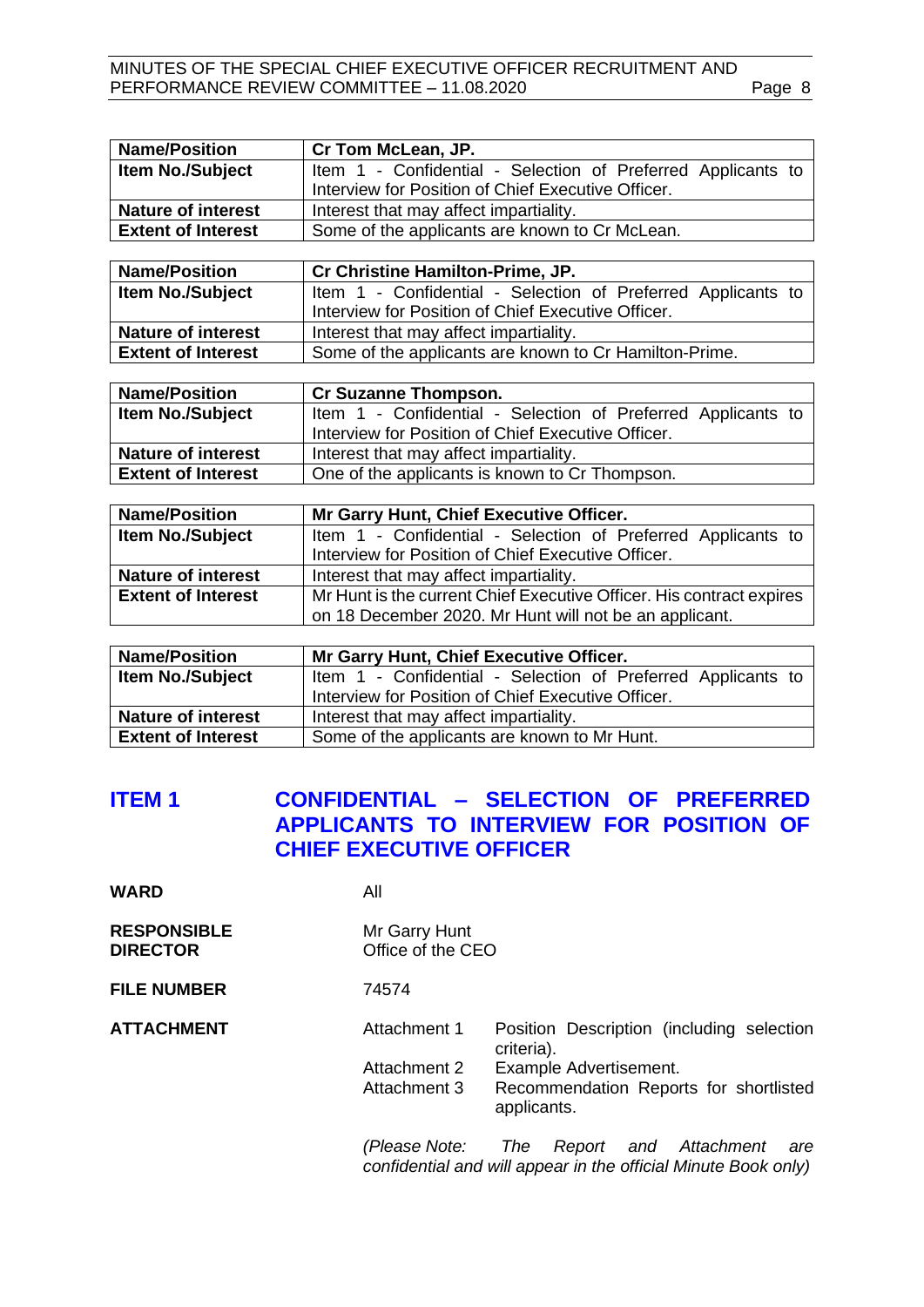#### **AUTHORITY / DISCRETION** Executive - The substantial direction setting and oversight role of Council, such as adopting plans and reports, accepting tenders, directing operations, setting and amending budgets.

This report is confidential in accordance with Section 5.23(2)(e)(iii) of the *Local Government Act 1995*, which permits the meeting to be closed to the public for business relating to the following:

*Information about the business, professional, commercial or financial affairs of a person.*

A full report was provided to Elected Members under separate cover. The report is not for publication.

*Mayor Jacob left the meeting room at 5.28pm and returned at 5.29pm.*

*Cr Thompson entered the meeting room at 5.47pm.*

**MOVED Mayor Jacob, SECONDED Cr Hollywood that the Chief Executive Officer Recruitment and Performance Review Committee:**

- **1 NOTES the recommended shortlisted applicants for the position of Chief Executive Officer as provided by the City's Chief Executive Officer Recruitment Consultant and as detailed in this Report;**
- **2 SELECTS applicants 1, 2, 5 and 10 as detailed in this Report, as the preferred applicants for the position of Chief Executive Officer for further interview by the Chief Executive Officer Recruitment and Performance Review Committee.**

#### **The Motion was Put and CARRIED (7/0)**

**In favour of the Motion:** Mayor Jacob, Crs Chester, Fishwick, Hollywood, Poliwka, Raftis and Taylor.